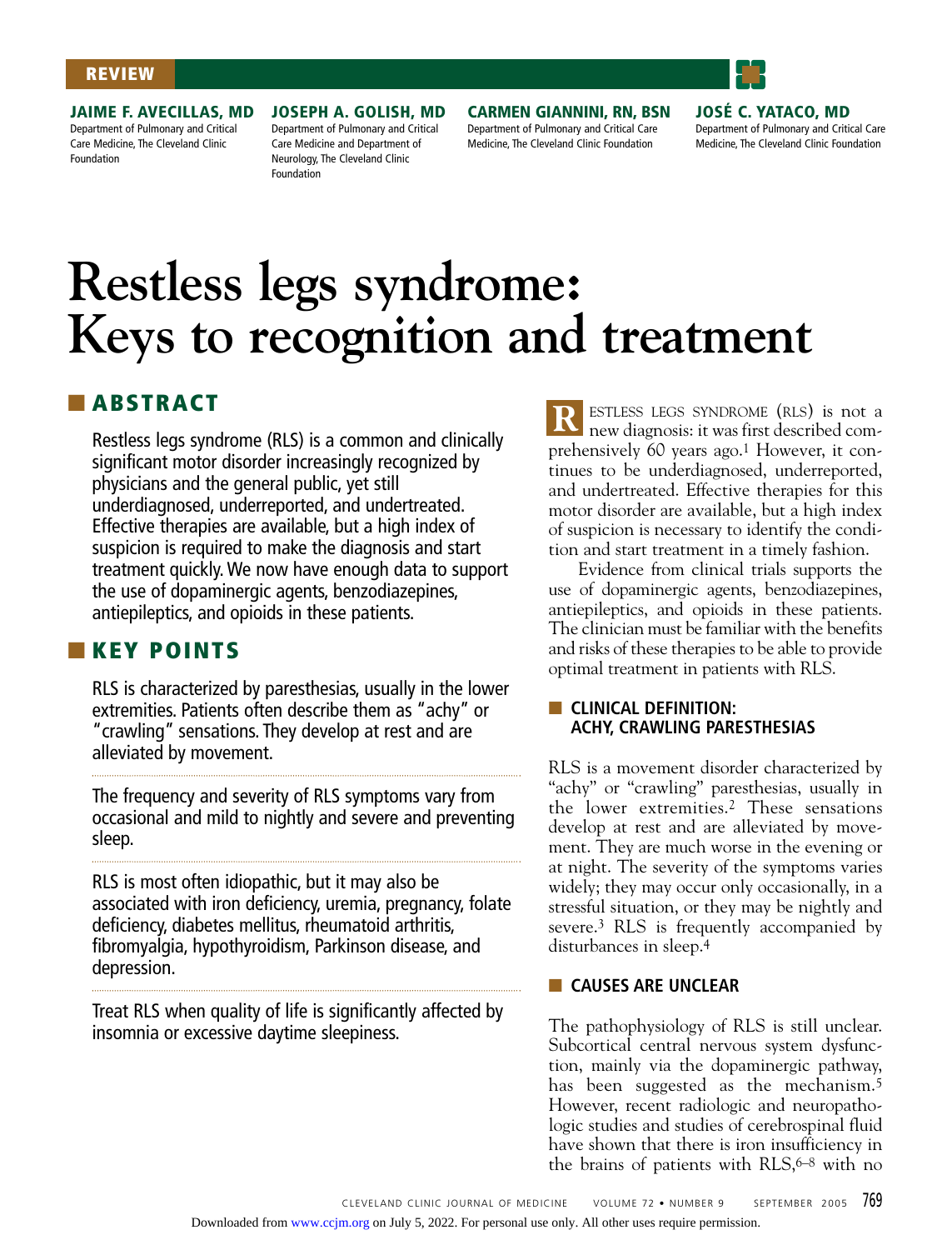neuropathologic changes in the dopaminergic neurons.6 These findings neither rule out involvement of dopaminergic pathways nor contradict the pharmacologic data, but further implicate the role of iron in RLS.

## ■ **PREVALENCE**

Estimates of the prevalence of RLS in the general population vary greatly and range between  $3\%$  and  $19\%, 9-12$  with a significant female predominance.9,12,13 The symptoms of RLS may begin in childhood or adulthood14; however, prevalence increases significantly with age.<sup>9–12</sup> The fact that many of the medical conditions that have been associated with the development of RLS (see below) are more common in the elderly may explain this increased prevalence.

Ethnic background is a major risk factor. Overall, 10% of whites suffer from it, with rates higher (15%) in Northern Europeans and lower (7%) in Mediterranean groups. RLS is unusual (1%) in Asians and rare in blacks.

#### **Heredity**

Up to 92% of patients with RLS have a firstdegree relative with the disorder.4,15,16 In these patients, the family history sometimes suggests an autosomal-dominant mode of inheritance.16 A family history of RLS is more common in patients with idiopathic RLS than in patients with RLS associated with peripheral neuropathy,17 and in early-onset RLS (age 45 or earlier) than in late-onset RLS.4,18 A recent study reported that 83% of twin pairs were concordant for RLS symptoms.19

Furthermore, genetic linkage studies have mapped a susceptibility locus to chromosome 12q in one French Canadian family with RLS,20 and to a locus in chromosome 14q in an Italian family with RLS.21

### ■ **SECONDARY RLS**

Most cases of RLS are idiopathic; however, secondary forms of the syndrome are closely associated with other medical disorders or conditions such as iron deficiency,22,23 uremia,2,24 pregnancy,25,26 and polyneuropathy.27 RLS has also been less often reported in association with folate deficiency,<sup>28</sup> diabetes mellitus,<sup>10,29</sup> rheumatoid arthritis,30 fibromyalgia,31 hypothyroidism,32 Parkinson disease,33 depression,11,34 and lower self-reported mental health scores.11,34 In addition, transient RLS can be induced by spinal anesthesia.35

#### ■ **GREATER RECOGNITION NEEDED**

Although recognition of RLS is key to useful intervention, many health care providers remain unaware of this condition. RLS is both underreported and underdiagnosed, mainly because patients do not seek medical attention or their symptoms are incorrectly attributed to anxiety or stress. Moreover, few RLS patients who report leg symptoms to a doctor receive a satisfactory explanation.36 Greater medical recognition of this disorder is needed in view of the availability of medical treatments.

#### **BUDIAGNOSIS BASED ON HISTORY ALONE**

#### **Recommended diagnostic criteria**

The diagnosis of RLS is based mainly on the patient history and does not require a sleep study. In May 2002, an RLS diagnosis and epidemiology workshop at the National Institutes of Health, in collaboration with the International RLS Study Group (IRLSSG), determined the following four criteria as essential for a diagnosis of RLS (**TABLE 1**):

- An urge to move the legs, usually accompanied or caused by uncomfortable and unpleasant sensations in the legs
- Unpleasant sensations that begin or worsen during periods of rest or inactivity, such as lying or sitting
- Unpleasant sensations that are partially or totally relieved by movement
- Unpleasant sensations that are worse in the evening or at night than during the day, or that only occur in the evening or at night.3 All four of these criteria must be present to make the diagnosis.

Supportive clinical features not essential to the diagnosis of RLS but useful in resolving diagnostic uncertainty include family history, response to treatment with dopaminergic drugs, and periodic limb movements while awake or asleep.3

**Symptoms of RLS are often incorrectly attributed to anxiety or stress**

Downloaded from [www.ccjm.org](http://www.ccjm.org/) on July 5, 2022. For personal use only. All other uses require permission.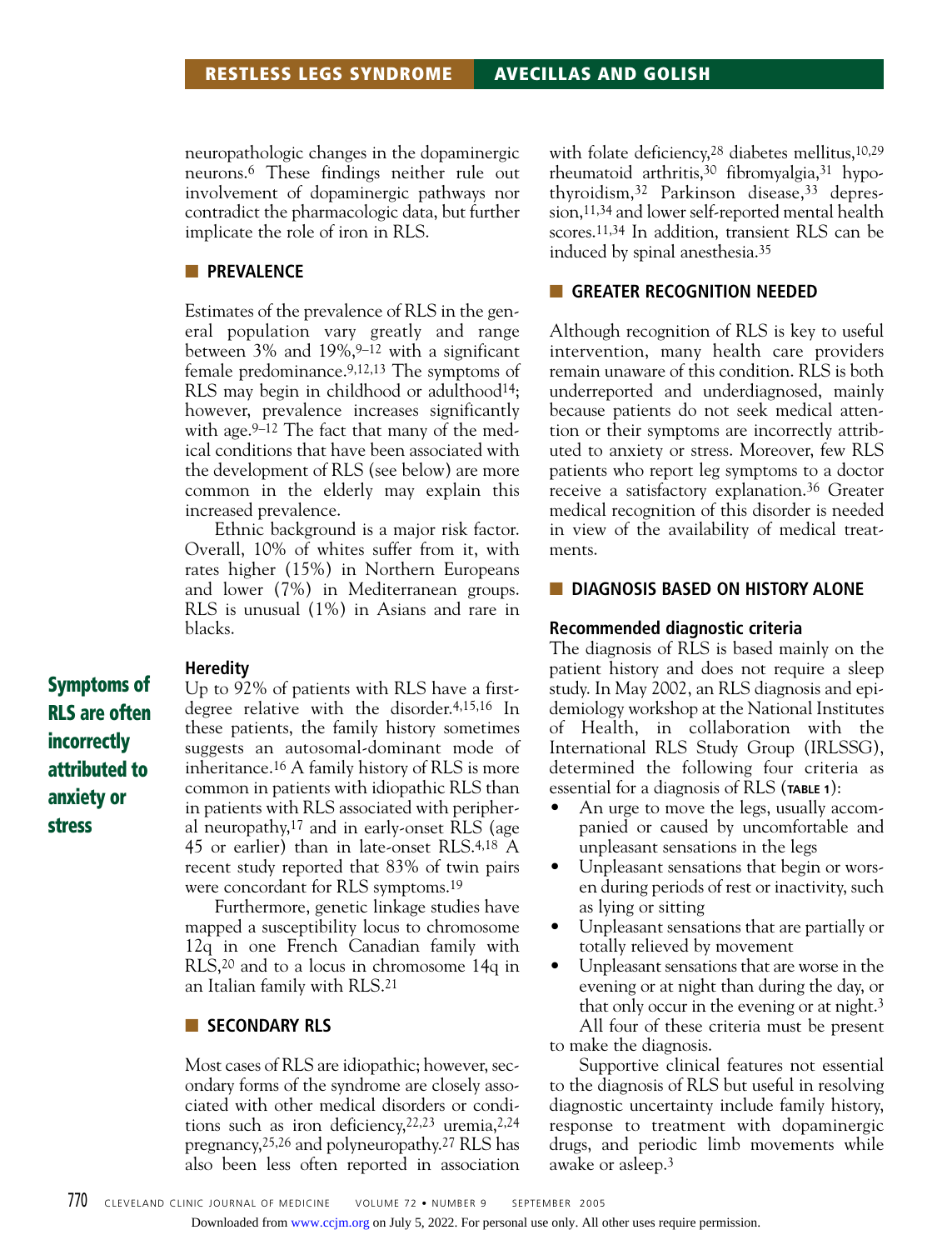

## **TABLE 1**

## **Criteria for the diagnosis of restless legs syndrome**

## **Essential (patient must have all four)**

An urge to move the legs, usually accompanied or caused by uncomfortable and unpleasant sensations in the legs

Unpleasant sensations begin or worsen during periods of rest or inactivity

Unpleasant sensations are partially or totally relieved by movement

Unpleasant sensations are worse in the evening

#### **Supportive**

Positive family history

Response to treatment with dopaminergics

Presence of periodic limb movements

#### **How patients describe the sensations**

Because the uncomfortable and unpleasant sensations that manifest with RLS are not the same as usual sensory experiences, people often have difficulty describing them.3 Frequent descriptors include need to move, crawling, tingling, restlessness, ache, cramp, pain, electric sensation, tension, itching, and worms moving.3,15 Most patients describe the sensation as deep-seated,<sup>15</sup> typically bilateral and felt primarily in the lower legs, but often in the thighs and sometimes in the feet.

#### **Exacerbating factors, other features**

Factors other than immobility that may exacerbate the condition include cold, heat, fatigue, and stress.15 Arms are eventually involved in 14% to 50% of cases.4,15,16,37 The spread to the arms tends to correlate with a longer duration of symptoms and severity; RLS rarely occurs without leg involvement.3,37 RLS may also involve other body parts, such as the hips, trunk, and even the face.<sup>3,38</sup>

#### **Sleep complaints**

Sleep complaints in RLS patients are very common, and they focus more on the inability to fall asleep or to return to sleep than on the number of awakenings or the amount of movement while asleep.4

Periodic limb movements in sleep are present in most RLS patients and can be associated with a poor quality of sleep and repeated nocturnal awakenings.16 These movements are characterized by periodic episodes of

repetitive limb movements caused by contractions of the muscles that occur during sleep; they tend to be grouped into series, with a reasonably periodic pattern of one movement usually occurring every 20 to 40 seconds.3 Studies have reported a prevalence of periodic limb movements during sleep as high as 80% in RLS patients who underwent a sleep study (all-night polysomnography),16 with an additional 7.8% of patients being diagnosed on a second test.16

The polysomnographic recording of periodic limb movements during sleep may also help confirm the diagnosis of RLS, and in fact these movements are often present before the person falls asleep. Since these "awake" movements are not scored by polysomnographic technologists, the interpreting sleep physician must pay careful attention in order to detect them.39 Interestingly, only 17% of patients with periodic limb movements during sleep experience RLS. However, periodic limb movements during sleep with RLS may produce insomnia or hypersomnia or both. A trial of dopaminergic therapy with suppression of periodic limb movements during sleep may be required to determine whether these movements are truly responsible for the patient's sleep symptoms.

## ■ **DIFFERENTIAL DIAGNOSIS**

Other entities that can present with motor restlessness in the lower extremities and that need to be excluded include akathisia, noctur**Patients describe RLS sensations as crawling, tingling, itching, worms moving**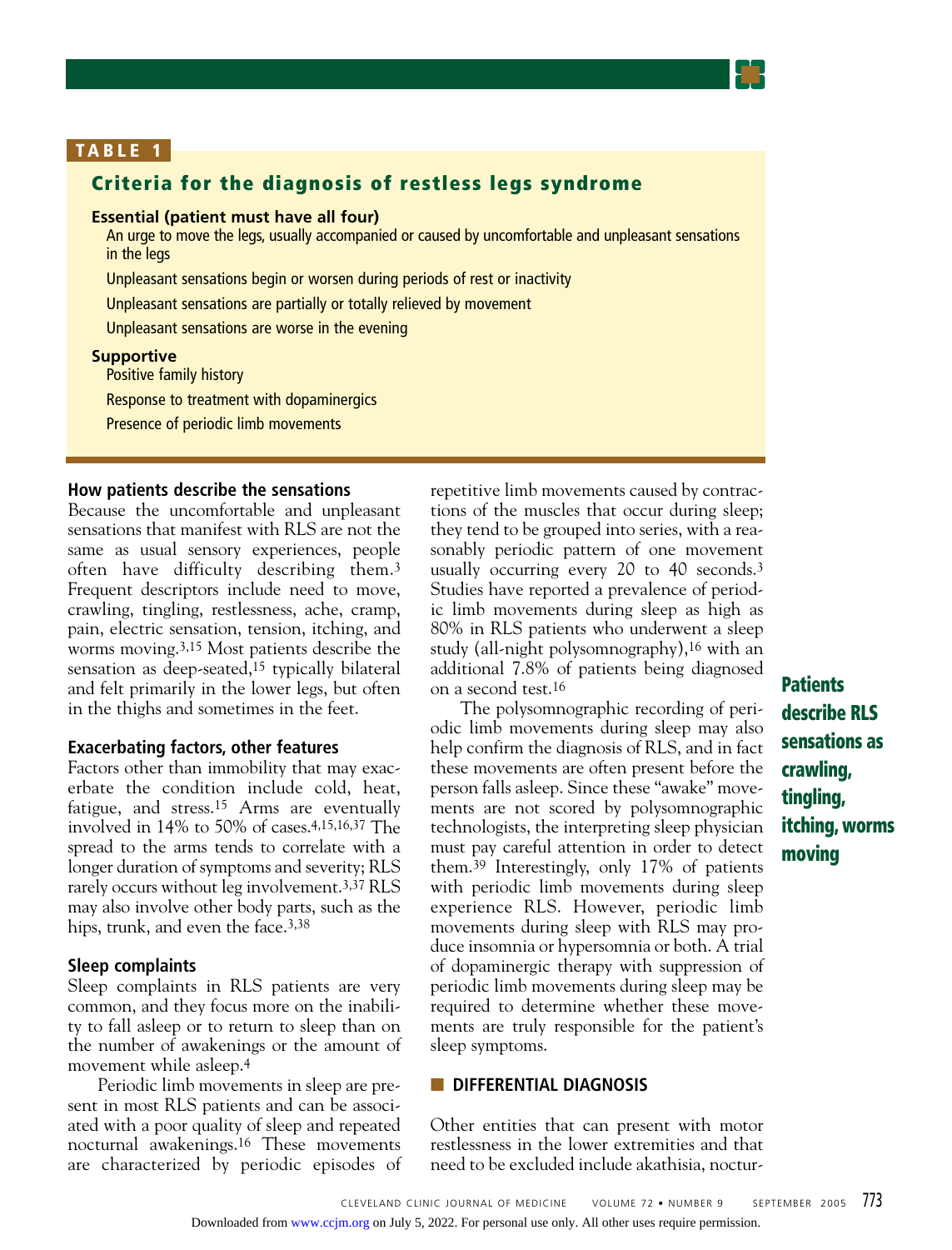nal leg cramps, vesper's curse, and anxiety states.

## **Akathisia**

Akathisia refers to a feeling of inner restlessness. In typical cases, the seated patient may stroke the scalp, cross and uncross the legs, rock the trunk, squirm in the chair, get out of the chair often to pace back and forth, and even make noises such as moaning.40 Akathisia is often a side effect of drugs that block dopamine receptors, such as the antipsychotics.40

Although akathisia and RLS share some clinical features, the symptoms are more much likely to be exacerbated by night and repose in RLS than in akathisia, and akathisia is more rarely accompanied by periodic limb movements during sleep.41

#### **Nocturnal leg cramps**

Nocturnal leg cramps may be idiopathic or associated with structural disorders, leg positioning, or electrolyte disturbances. They are characterized by localized muscular pain that is easily differentiated from RLS dysesthesias.

#### **Vesper's curse**

**for iron deficiency or other treatable conditions that cause or worsen RLS**

**First evaluate**

Vesper's curse—lumbosacral and associated leg pain and paresthesias arousing patients from a sound sleep—occurs in patients with congestive heart failure in association with lumbar spinal stenosis.42 An increase in right atrial filling pressure reflected in elevated paraspinal venous volumes within the reduced confines of a stenotic lumbar spine is believed to be the precipitating cause of this syndrome.

## **Other conditions to rule out**

Other possibilities to consider in the differential diagnosis include "sleep starts" (sudden jerking contractions of the extremities that occur at sleep onset), myoclonus of different origin, and venous vascular problems. In fact, RLS is often misdiagnosed as a venous vascular problem.

#### ■ **THE INITIAL WORKUP**

The first step in the management of RLS is to evaluate the patient for conditions that can produce or exacerbate this syndrome. Some of these conditions are treatable (eg, iron deficiency). The clinician should also be knowledgeable about drugs associated with the development of RLS.

The initial workup of these patients should include a comprehensive evaluation for the following conditions:

- Iron deficiency
- End-stage renal disease
- Pregnancy
- Neuropathy
- Drug side effects.

#### **Iron deficiency**

A high incidence of iron deficiency has been noted among patients with RLS,<sup>1</sup> and iron deficiency (with or without anemia) has been shown to be an important contributor to the development of RLS.23 Different studies have shown that there is less iron in the brain of RLS patients than in the brain of age-matched healthy controls.<sup>6,8</sup>

In a study involving neuropathologic examination of brains from patients with RLS, iron staining and H-ferritin staining were markedly decreased in the substantia nigra of RLS patients.6 This local iron insufficiency in the substantia nigra could impair dopaminergic function by limiting tyrosine hydroxylase activity or the expression of dopamine transporters and receptors.6

An extension of this autopsy study involving quantitative analysis of proteins responsible for iron homeostasis in the neuromelanin cells of the substantia nigra revealed a profile that is consistent with iron insufficiency.43

Ferritin levels lower than 50 ng/L (normal range 18.0–300 in men, 18.0–150 in women) correlate significantly with a greater severity of RLS and decreased sleep efficiency.22 Some studies have described groups of patients with RLS and iron deficiency that responded favorably to iron therapy.23,44 Improvement was greatest for those with the lowest initial serum ferritin level  $(\leq 45 \text{ ng/L})$ .<sup>23</sup> In contrast, a randomized double-blind, placebo-controlled trial of oral iron sulfate for the treatment of RLS failed to demonstrate any improvement in self-reported symptoms of RLS, in sleep quality, or in quality of life.45 Nonetheless, the mean ferritin level in the patients treated with iron in this study was 134.8 ng/mL.45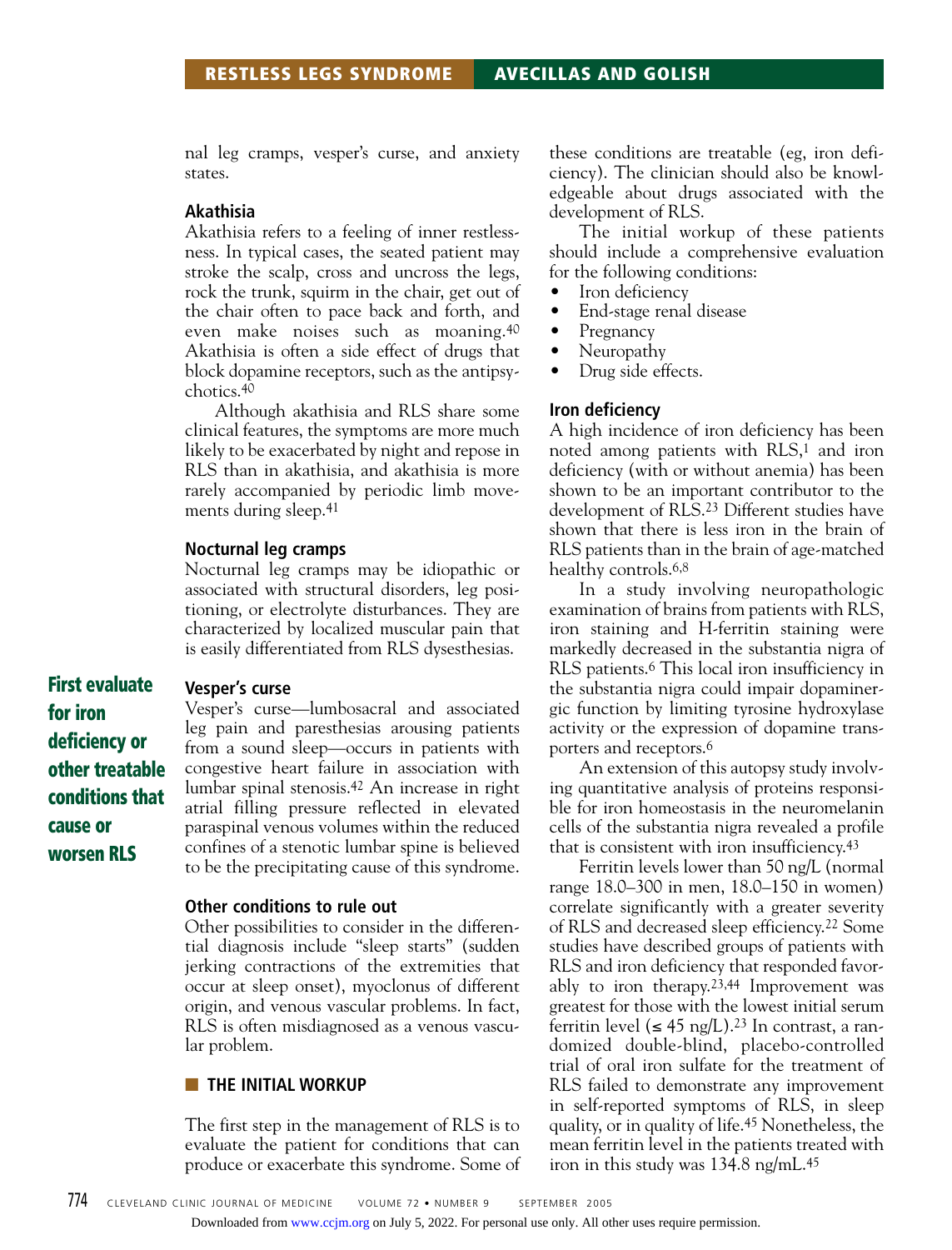Although these data are inconclusive, recent studies have underscored the role of iron as a major factor in the pathophysiology of RLS, providing a rationale for raising low ferritin levels by iron supplementation.

We routinely check serum ferritin levels and percent iron saturation as part of the initial medical evaluation for RLS. A trial of oral iron therapy is warranted if the ferritin levels are low  $(\leq 50 \text{ ng/L})$ , <sup>46</sup> even though this cut-off is well within normal limits.

#### **End-stage renal disease**

The prevalence of RLS in patients with endstage renal disease ranges from 20% to 62%2,24 is often severe, and may be among the most troublesome components of the uremic syndrome. Moreover, a small study showed that the severity of periodic limb movement disorder (RLS was not investigated) was a better predictor of death in end-stage renal disease than serum albumin, urea reduction ratio, or hematocrit.47

These results underscore the importance of RLS in this patient population. The severity of RLS in patients with end-stage renal disease has been associated with the inability to maintain the immobility necessary to complete dialysis sessions.2 Premature discontinuation of hemodialysis could have significant consequences in the electrolyte and volume status of these patients. Hemodialysis does not cure this problem, but patients can expect a substantial improvement of RLS symptoms after successful kidney transplantation.48 Dopaminergics, anticonvulsants, benzodiazepines, and opioids can be used to treat RLS in uremic patients.

More recently, and quite to the contrary, lung transplantation patients have been shown to have a high incidence of RLS. A prospective evaluation study of the effects of lung transplantation on RLS is in progress.49

#### **Pregnancy**

Pregnant women have a higher prevalence of RLS (19% to 23%), especially during the third trimester of pregnancy.25,26 Nonetheless, few of these patients have severe symptoms, and the symptoms resolve after delivery in most cases.25,26

**Folate supplementation.** Reduced serum

folate levels have been associated with RLS in pregnant women,25 and a small study suggested that folate supplementation might decrease the incidence of RLS in this population.28

**Reassuring the patient.** In a different study, most pregnant women with RLS who told their general practitioner about their symptoms were not provided with a satisfactory explanation.26 Reassuring patients that they have a common condition that will almost certainly disappear after delivery should help alleviate their concerns.

**Prenatal considerations.** However, RLS during pregnancy may be a marker for recurrence of chronic symptoms after initial remission. We encourage an adequate dietary intake of iron-rich foods, folate supplementation, and measurement of ferritin and folate levels. We try to avoid drug therapy as much as possible.

#### **Neuropathy**

RLS has been associated with peripheral neuropathy,27 but this association remains controversial. Neuropathy in patients with RLS may be difficult to identify by history alone due to the clinical homogeneity between idiopathic and neuropathic RLS, and to the high rate of subclinical neuropathy in RLS patients.15,17 Nerve conduction velocities and electromyographic studies may be useful, especially if the sensory symptoms of RLS are atypical. Moreover, these tests can detect subtle peripheral neuropathy, and lead to the evaluation for treatable causes of neuropathy.5

A study revealed that people with diabetes were four times more likely to have RLS than nondiabetic patients.10 However, some of those patients might have diabetic smallfiber neuropathy, with features that can mimic RLS with predominantly nocturnal dysesthesias.10 Gabapentin is the drug of choice in RLS patients who have a neuropathic component.

#### **Drug-induced RLS**

A variety of drugs have been said to either cause or worsen RLS. Different neuroleptics have been associated with the development of RLS.50,51 Antidepressant-induced RLS has been mostly reported with selective serotonin reuptake inhibitors (SSRI) including sertra-

**RLS in pregnancy is usually not severe, tends to resolve after delivery**

Downloaded from [www.ccjm.org](http://www.ccjm.org/) on July 5, 2022. For personal use only. All other uses require permission.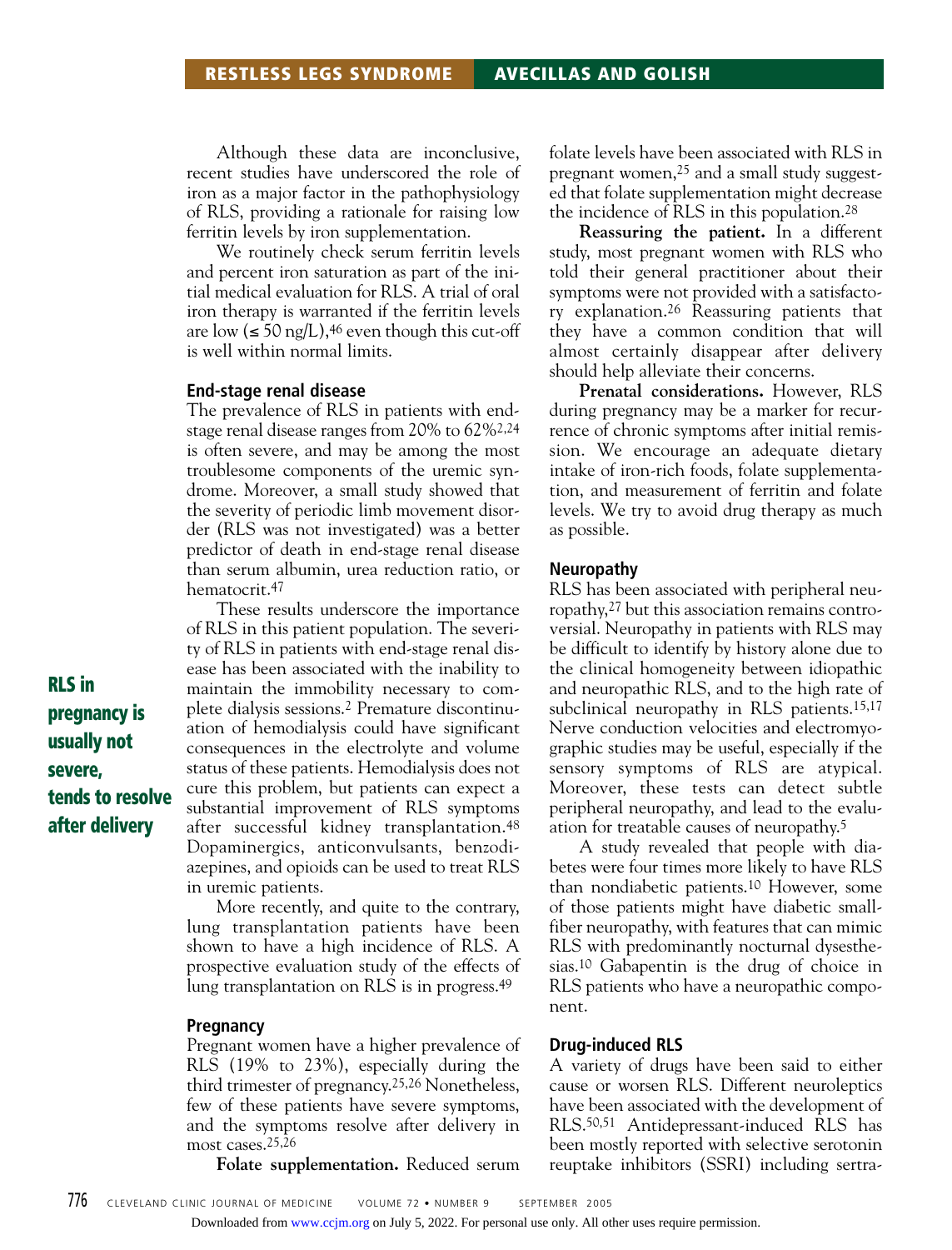## **TABLE 2**

## **Some drugs used in the treatment of idiopathic restless legs syndrome**

| <b>NAME</b>        | <b>DOSE</b>                                                                                                            |
|--------------------|------------------------------------------------------------------------------------------------------------------------|
| Carbidopa-levodopa | Start at 25 mg/100 mg (1/2 to 1 tablet) 30-60 minutes before bedtime                                                   |
| <b>Clonazepam</b>  | Start at 0.25 mg at bedtime, increase slowly to 2 mg at bedtime                                                        |
| <b>Gabapentin</b>  | Start at 300 mg at bedtime, with incremental increases of 300 mg at bedtime, up to<br>1,200 mg at bedtime              |
| <b>Pergolide</b>   | Start at 0.05 mg at bedtime, increase dose by 0.05 mg every few days, dose may<br>be increased up to 0.5 mg at bedtime |
| <b>Pramipexole</b> | Start at 0.125 mg at bedtime, dose may be increased up to 0.75 mg at bedtime                                           |
| <b>Ropinirole</b>  | Start at 0.25 mg at bedtime, increase slowly to 1 mg at bedtime                                                        |

line,<sup>52</sup> paroxetine,<sup>53</sup> and fluoxetine.<sup>54</sup> Nonetheless, RLS can also be induced by other antidepressants such as mirtazapine,55 mianserin,56 and tricyclic antidepressants.

A study showed that regular use or overuse of non-opioid analgesics—frequently combined with caffeine—is associated with an increased risk of RLS in patients on long-term antidepressant therapy.57 Finally, RLS can also develop during opiate withdrawal,<sup>58</sup> and with the use of antiepileptics such as zonisamide<sup>59</sup> or lithium.60 RLS has been also associated with other commonly used drugs, such as ethanol, histamine-2 blockers, and betablockers.

#### **E.** DECIDE WHETHER AND HOW TO TREAT

Once we have ruled out secondary causes of RLS, we have to decide if we are going to start treatment for idiopathic RLS. Treatment should be considered when quality of life is significantly affected by insomnia or excessive daytime sleepiness. The next step is to select an appropriate treatment, either nonpharmacologic or pharmacologic.

## ■ **NONPHARMACOLOGIC THERAPIES**

Nondrug therapies are an option for patients with mild symptoms of RLS once the symptoms reach the point at which they cause sleep deprivation.

Options include relaxation therapy, stress reduction, biofeedback, and acupuncture.<sup>61</sup> Abstinence from caffeine, nicotine, and alcohol can also be recommended. Before treating, the clinician should examine the patient's lifestyle and look for opportunities for lifestyle modifications, especially regarding sleep habits.

It is worth noting that none of these therapies has been proven effective in clinical trials. With this in mind, reassurance might be the only necessary intervention when symptoms are intermittent and the syndrome is not accompanied by disturbances in sleep. However, the patient should be informed about the availability of drug therapies, which include dopamine precursors (levodopa), dopamine agonists (ergot and non-ergot), opioids, benzodiazepines, and antiepileptics (gabapentin) (**TABLE 2**). Others, such as clonidine, propranolol, and amantadine, may also be effective. We will discuss specific drugs in the following sections.

## ■ **DOPAMINE PRECURSORS**

#### **Levodopa**

Several controlled and open trials have established that levodopa is effective in idiopathic and uremic RLS.62–64 Furthermore, a longterm study showed that it tends to remain effective for at least 2 years, with stability of the dosage regimen, and without serious side

**Treat RLS only if patient insomnia or daytime sleepiness is significant**

#### Downloaded from [www.ccjm.org](http://www.ccjm.org/) on July 5, 2022. For personal use only. All other uses require permission.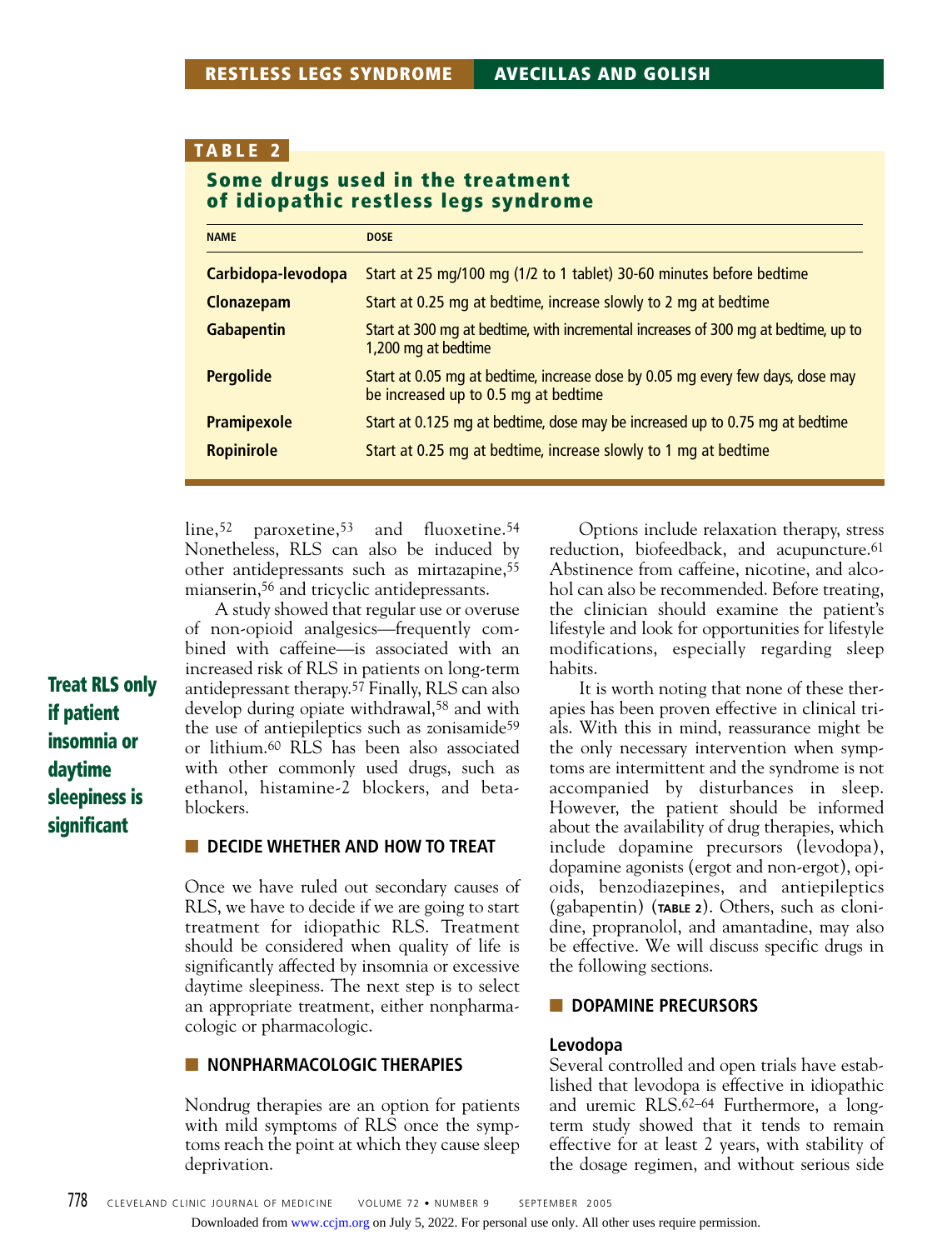

effects in most patients.65

Levodopa is used in conjunction with a dopa-decarboxylase inhibitor such as carbidopa or benserazide to decrease levodopa dosage requirements and levodopa-induced adverse effects such as nausea, headache, dry mouth, and gastrointestinal symptoms.62

## **Carbidopa-levodopa rebound and augmentation**

Although carbidopa-levodopa was traditionally considered the drug of choice for the treatment of RLS, the development of "rebound" or "augmentation" limits its therapeutic usefulness.66,67 Rebound is the end-of-dose development of RLS symptoms in the morning hours after awakening.66 Augmentation is a shift of daily onset of symptoms to 2 hours or more earlier than the period of daily onset before treatment.3 Augmentation can also be diagnosed if therapy results in two or more of these features:

• Increased intensity of symptoms temporally related to an increase in the medication dosage

• Decreased intensity of symptoms temporally related to a decrease in the medication dosage

• Shorter latency period until the onset of symptoms at rest

• Involvement of previously unaffected limbs or body parts

Shorter duration of treatment effect, with or without the appearance or worsening of periodic limb movements while awake.3

Augmentation is more common and more clinically significant than rebound,3 and is greater for patients with more severe RLS symptoms and for patients on higher doses of levodopa.67 Augmentation is more common with levodopa than with any other dopaminergic agent because it has the shortest half-life of any other drug in its class. The development of augmentation usually indicates that the drug needs to be stopped, or that another drug, usually a dopamine agonist, should be tried.

#### ■ **DOPAMINE AGONISTS**

Dopamine agonists act directly on dopamine receptors and have been used successfully in RLS. They seem to pose less risk of augmentation3; however, these data are not based on randomized, controlled trials comparing levodopa and dopamine agonists. Dopamine agonists are divided into ergot derivatives and non-ergot derivatives.

## **Ergot-based dopamine receptor agonists**

Pergolide, a potent, long-acting dopamine agonist with a half-life of 7 to 16 hours, has proved to be an effective alternative in the treatment of RLS.68,69 Studies have shown that the use of pergolide in RLS improves symptoms, duration of symptoms throughout the day, sleep efficiency, and periodic limb movements per hour during sleep.68,69 Furthermore, an open follow-up of one of these studies found that the beneficial effects of pergolide on RLS symptoms and sleep disturbances persist for at least 1 year.70

Nausea is commonly seen but is well controlled with antiemetics in most patients,70 and may be avoided with a very slow titration upward. Domperidone is the antiemetic of choice, because other antiemetics may block dopamine receptor activity and thereby exacerbate RLS.

Other less common side effects include nasal congestion, constipation, pruritus, headache, dizziness, and abdominal pain.70 Because pergolide is an ergoline, it has the potential of causing pleural, pericardial, and retroperitoneal fibrosis, but these are rare.71,72 Valvular heart disease has also been associated with the use of pergolide.<sup>73</sup>

Cabergoline is another long-acting dopamine agonist (half-life > 65 hours) that has been shown to be effective and well tolerated in RLS, especially in patients with severe RLS and patients who developed augmentation under levodopa therapy.74 Cabergoline might be useful in patients who have symptoms throughout the day, since they can be treated with a single dose.

# **Non-ergot-based**

## **dopamine receptor agonists**

Newer dopamine agonists not derived from ergot, such as pramipexole and ropinirole, have also been proved to be effective for the treatment of RLS and are said to have fewer side effects than the other current treatments.75–78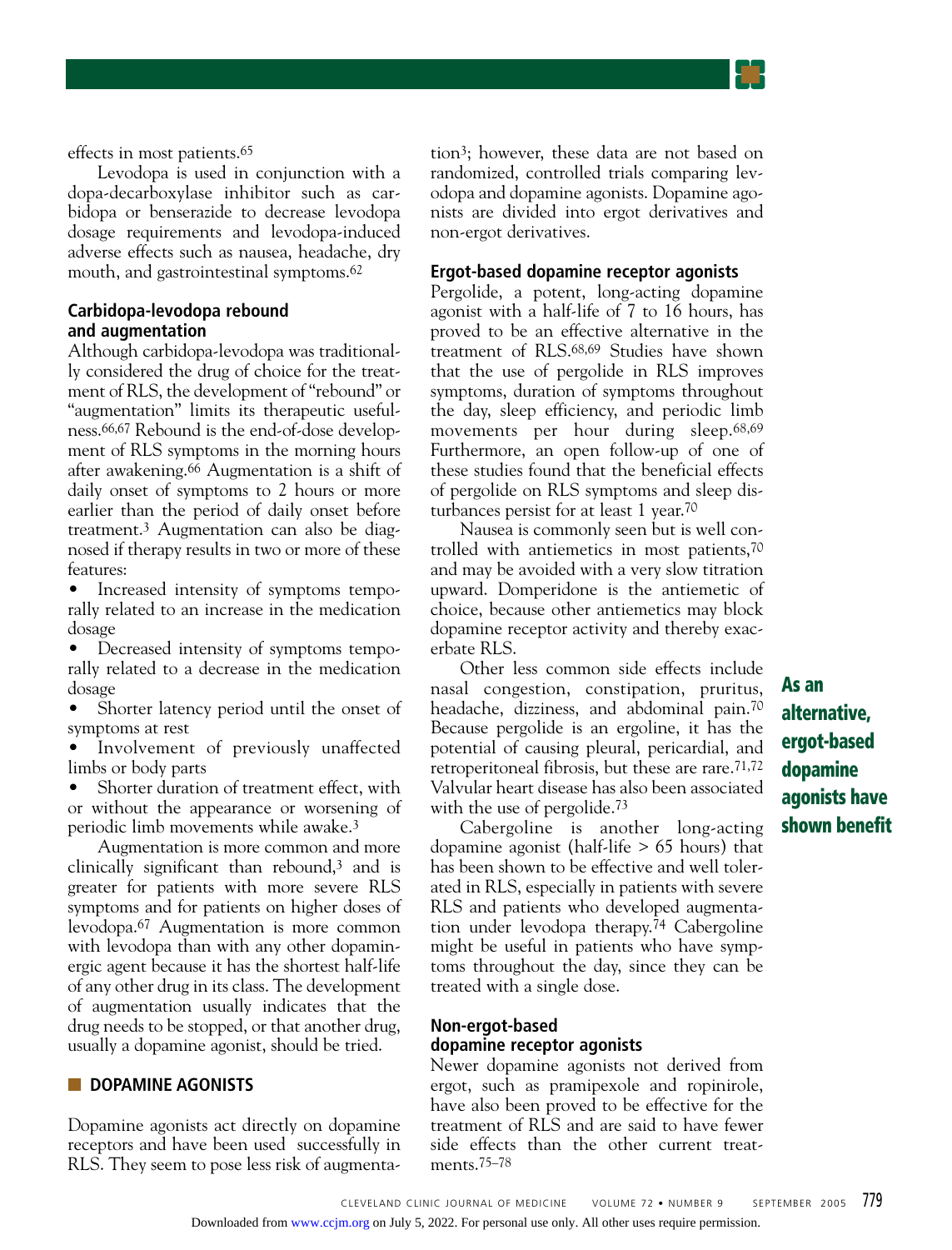**Pramipexole.** In a recent double-blind crossover study, 10 RLS patients received either placebo or pramipexole for 1 month, and then crossed over to the other treatment for another month. Pramipexole dramatically reduced the index of periodic limb movements during sleep to normal values and alleviated leg discomfort at bedtime and during the night.75 In some patients the use of pramipexole was associated with side effects such as nausea, constipation, loss of appetite, dizziness, and daytime fatigue75; however, these side effects were mild and usually disappeared within 1 week after starting treatment or increasing the dosage.75 At followup, these patients revealed no evidence of a decrease in the therapeutic effect of pramipexole after a mean of 7.8 months of treatment.79

**Ropinirole.** A randomized, double-blind, placebo-controlled, crossover study77 showed significant improvement of symptoms in RLS patients with the use of ropinirole. More recently, a prospective, double-blind, randomized study of 284 RLS patients from 10 European countries showed that ropinirole improves RLS compared with placebo, with benefits apparent by 1 week.78 It has recently been approved by the US Food and Drug Administration (FDA) for use in RLS. In fact, it is the only drug currently indicated for RLS. After initial titration to minimize nausea, very small doses are required relative to those used for Parkinson disease: 1.0 mg in the evening, 1 hour before the usual onset of symptoms is adequate for maintenance therapy.

#### ■ **OPIOIDS**

Open-label and double-blind studies on the effect of opioids on RLS have shown an improvement in leg paresthesias, motor restlessness, daytime alertness, sleep-related arousals, sleep efficiency, and periodic limb movements during sleep.80,81 However, two double-blind, placebo-controlled trials comparing carbidopa-levodopa against propoxyphene showed that dopaminergics were far more effective than opioids for reducing leg movements before and during sleep.82,83

Opioid use carries a risk for abuse and addiction, although this is uncommon.84 In patients with augmentation, problems with tolerance, or addiction, methadone 5 to 20 mg per day can be effective.

Other reported adverse effects include daytime fatigue, migraine headaches, hangover and grogginess, paradoxical hyperalerting response, and constipation.84 Development or worsening of sleep apnea in patients on longterm opioid therapy has also been reported.84

#### ■ **BENZODIAZEPINES**

Benzodiazepines, in particular clonazepam, are used for the treatment of idiopathic and uremic RLS.85,86 However, the American Academy of Sleep Medicine recommends these drugs mainly for patients with periodic limb movement disorder, and possibly for RLS.87 These drugs do not diminish periodic limb movements on polysomnography, but they do minimize the resulting arousals.

Extra caution is needed when using benzodiazepines in the elderly. This age group is particularly sensitive to undesirable side effects such as profound confusion, cognitive impairment, and falls. Other risks with benzodiazepines include tolerance and daytime sleepiness. Taking the dose earlier in the evening or switching to a shorter-acting benzodiazepine such as temazepam can reduce daytime sleepiness.

#### ■ **ANTICONVULSANTS**

Gabapentin is an anticonvulsant that is effective and well tolerated in the treatment of RLS. An open-label study and a randomized placebo-controlled trial of the effect of gabapentin on RLS revealed subjective symptom improvement and a reduction of periodic limb movements during sleep as detected with polysomnography.88,89 The patients whose symptoms included pain benefited most from gabapentin in one of these trials.89 Gabapentin is also an effective treatment for RLS in hemodialysis patients<sup>90</sup> and patients with associated neuropathy.

## ■ **OTHER DRUGS**

Carbamazepine, 91 clonidine, 92 propanolol, 93 and amantadine94 have shown various degrees **Drugs for RLS are usually to be taken in the evening or at bedtime**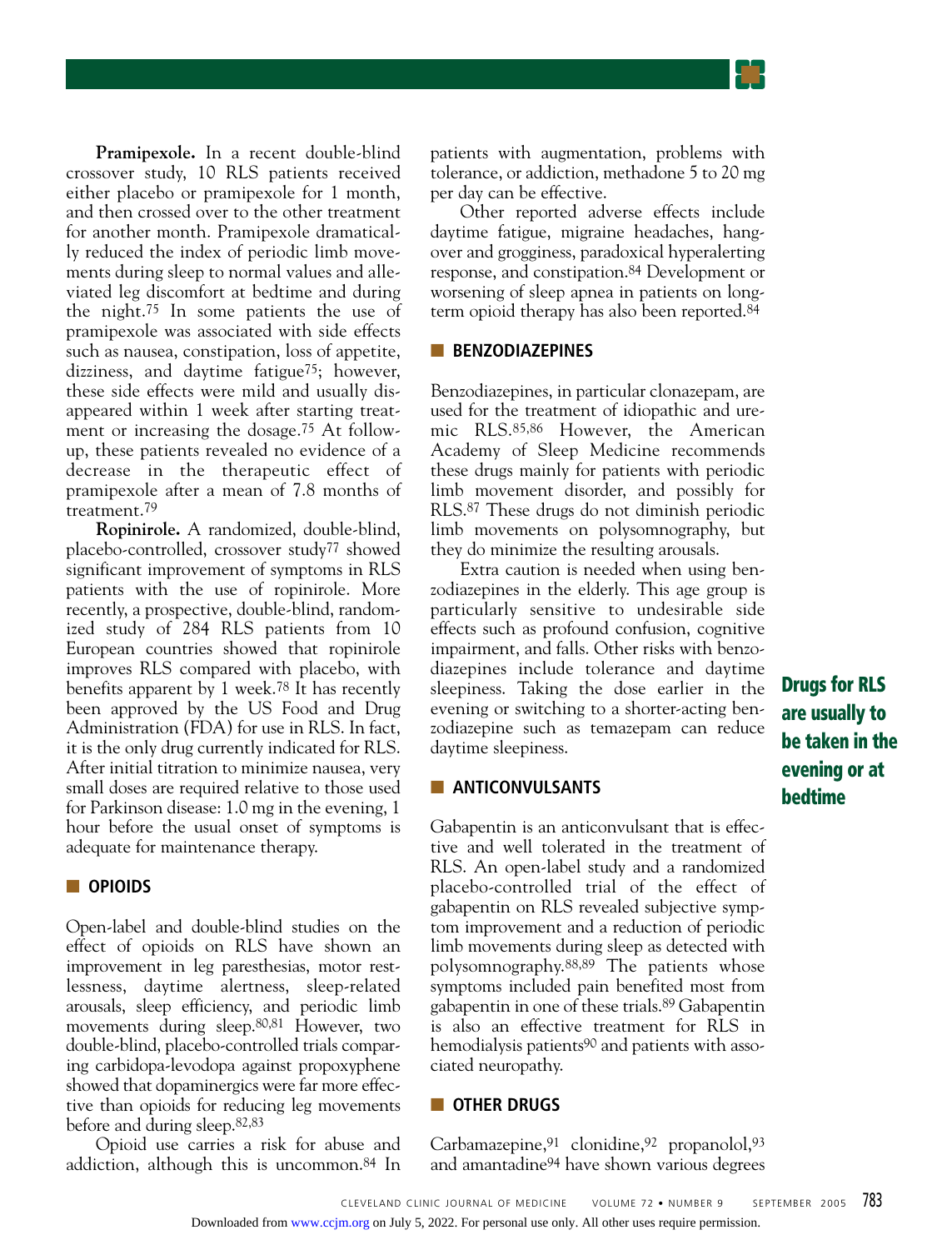of effectiveness for the treatment of RLS. However, most of this information comes from a few small studies, most of which were openlabel trials or case series. Further randomized controlled trials are required to validate the use of these drugs for the treatment of RLS.

#### ■ **TREATMENT RECOMMENDATIONS**

Practice parameters for the treatment of RLS published in 2004 by the American Academy of Sleep Medicine favor dopaminergic agents, in particular levodopa and the dopaminergic agonists pergolide, pramipexole, and ropinirole.95 Ropinirole is the only drug currently approved by the FDA for RLS. For now, it appears to be the drug of first choice in patients whose RLS requires treatment.

In our practice, we start iron supplementation if the patient qualifies (ferritin  $\leq 50 \mu g/L$ ). If the ferritin is above this cut-off, we prefer to start with one of the non-ergot-derivative dopamine agonists. We reserve levodopa for patients with mild intermittent symptoms, ie, whom we treat only when needed.

## **Dosing**

In contrast to the treatment of Parkinson disease, repeated dosing during the day beginning in the morning is usually not needed in RLS. However, in some patients earlier dosing during the day might be required during the course of treatment.

In addition, it is extremely important to remember that the doses of the drugs used in the treatment of RLS are usually much lower than for Parkinson disease.

We use gabapentin in patients who have a neuropathic component to their presentation. We prefer to avoid the use of benzodiazepines in the elderly, and in general we avoid opioids due to their lower level of effectiveness and their potential for addiction. There is usually no crossover between medications: if one medication in a drug class does not work, another agent from that same class might. In general, drugs are usually taken in the evening or at bedtime.

#### ■ **REFERENCES**

- 1. **Ekbom KA.** Restless legs syndrome. Acta Med Scand 1945; 158(suppl):1–123.
- 2. **Winkelman JW, Chertow GM, Lazarus JM.** Restless legs syndrome in end-stage renal disease. Am J Kidney Dis 1996; 28:372–378.
- 3. **Allen RP, Picchietti D, Hening WA, Trenkwalder C, Walters AS, Montplaisi J.** Restless legs syndrome: diagnostic criteria, special considerations, and epidemiology. A report from the restless legs syndrome diagnosis and epidemiology workshop at the National Institutes of Health. Sleep Med 2003; 4:101–119.
- 4. **Winkelmann J, Wetter TC, Collado-Seidel V, et al.** Clinical characteristics and frequency of the hereditary restless legs syndrome in a population of 300 patients. Sleep 2000; 23:597–602.
- 5. **Tan EK, Ondo W.** Restless legs syndrome: clinical features and treatment. Am J Med Sci 2000; 319:397–403.
- 6. **Connor JR, Boyer PJ, Menzies SL, et al.** Neuropathological examination suggests impaired brain iron acquisition in restless legs syndrome. Neurology 2003; 61:304–309.
- 7. **Allen RP, Barker PB, Wehrl F, Song HK, Earley CJ.** MRI measurement of brain iron in patients with restless legs syndrome. Neurology 2001; 56:263–265.
- 8. **Earley CJ, Connor JR, Beard JL, Malecki EA, Epstein DK, Allen RP.** Abnormalities in CSF concentrations of ferritin and transferrin in restless legs syndrome. Neurology 2000; 54:1698–1700.
- 9. **Ohayon MM, Roth T.** Prevalence of restless legs syndrome and periodic limb movement disorder in the general population. J Psychosom Res 2002; 53:547–554.
- 10. **Phillips B, Young T, Finn L, Asher K, Hening WA, Purvis C.** Epidemiology of restless legs symptoms in adults. Arch Intern Med 2000; 160:2137–2141.
- 11. **Ulfberg J, Nystrom B, Carter N, Edling C.** Prevalence of restless legs syndrome among men aged 18 to 64 years: an association with somatic disease and neuropsychiatric symptoms. Mov Disord 2001; 16:1159–1163.
- 12. **Egan D, O'Dubhghaill C, McNamee S, Mulkerrin E, O'Keefe ST.** A com-

munity study of the prevalence of restless legs. Ir Med J 2003; 96:153.

- 13. **Ulfberg J, Nystrom B, Carter N, Edling C.** Restless legs syndrome among working-aged women. Eur Neurol 2001; 46:17–19.
- 14. **Walters AS, Picchietti D, Hening W, Lazzarini A.** Variable expressivity in familial restless legs syndrome. Arch Neurol 1990; 47:1219–1220.
- 15. **Ondo W, Jankovic J.** Restless legs syndrome: clinicoetiologic correlates. Neurology 1996; 47:1435–1441.
- 16. **Montplaisir J, Boucher S, Poirier G, Lavigne G, Lapierre O, Lesperance P.** Clinical, polysomnographic, and genetic characteristics of restless legs syndrome: a study of 133 patients diagnosed with new standard criteria. Mov Disord 1997; 12:61–65.
- 17. **Polydefkis M, Allen RP, Hauer P, Earley CJ, Griffin JW, McArthur JC.** Subclinical sensory neuropathy in late-onset restless legs syndrome. Neurology 2000; 55:1115–1121.
- 18. **Allen RP, Earley CJ.** Defining the phenotype of the restless legs syndrome (RLS) using age-of-symptom-onset. Sleep Med 2000; 1:11–19.
- 19. **Ondo WG, Vuong KD, Wang Q.** Restless legs syndrome in monozygotic twins: clinical correlates. Neurology 2000; 55:1404–1406.
- 20. **Desautels A, Turecki G, Montplaisir J, Sequeira A, Verner A, Rouleau GA.** Identification of a major susceptibility locus for restless legs syndrome on chromosome 12q. Am J Hum Genet 2001; 69:1266–1270.
- 21. **Bonati MT, Ferini-Strambi L, Aridon P, Oldani A, Zucconi M, Casari G.** Autosomal dominant restless legs syndrome maps on chromosome 14q. Brain 2003; 126:1485–1492.
- 22. **Sun ER, Chen CA, Ho G, Earley CJ, Allen RP.** Iron and the restless legs syndrome. Sleep 1998; 21:371–377.
- 23. **O'Keeffe ST, Gavin K, Lavan JN.** Iron status and restless legs syndrome in the elderly. Age Ageing 1994; 23:200–203.
- 24. **Hui DS, Wong TY, Ko FW, et al.** Prevalence of sleep disturbances in chinese patients with end-stage renal failure on continuous ambulatory peritoneal dialysis. Am J Kidney Dis 2000; 36:783–788.
- 25. **Lee KA, Zaffke ME, Baratte-Beebe K.** Restless legs syndrome and sleep disturbance during pregnancy: the role of folate and iron. J Womens Health Gend Based Med 2001; 10:335–341.

784 CLEVELAND CLINIC JOURNAL OF MEDICINE VOLUME 72 • NUMBER 9 SEPTEMBER 2005

Downloaded from [www.ccjm.org](http://www.ccjm.org/) on July 5, 2022. For personal use only. All other uses require permission.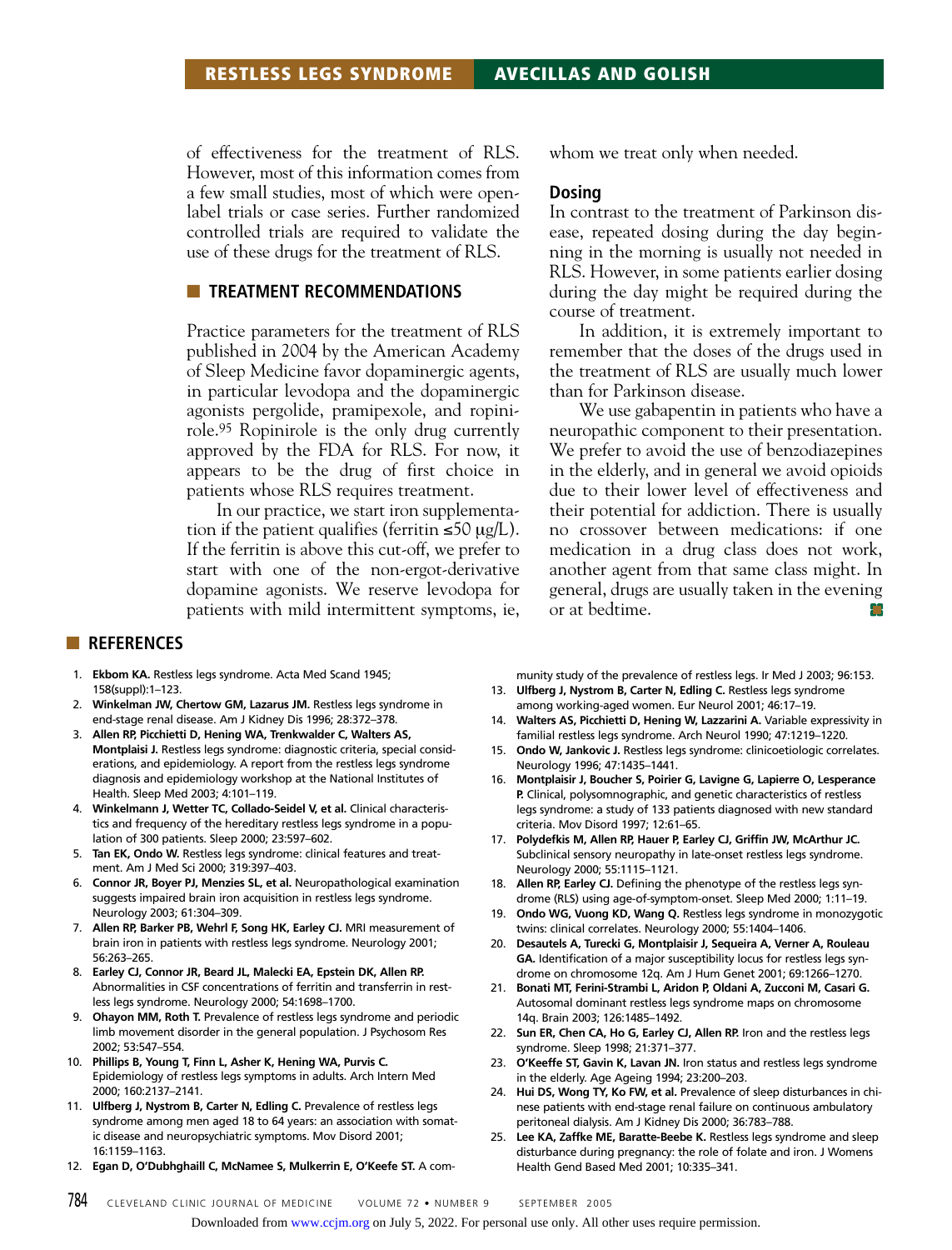- 26. **Goodman JD, Brodie C, Ayida GA.** Restless leg syndrome in pregnancy [letter]. BMJ 1988; 297:1101–1102.
- 27. **Rutkove SB, Matheson JK, Logigian EL.** Restless legs syndrome in patients with polyneuropathy. Muscle Nerve 1996; 19:670–672.
- 28. **Botez MI, Lambert B.** Folate deficiency and restless-legs syndrome in pregnancy. N Engl J Med 1977; 297:670.
- 29. **Banerji NK, Hurwitz LJ.** Restless legs syndrome, with particular reference to its occurrence after gastric surgery. Br Med J 1970; 4:774–775.
- 30. **Reynolds G, Blake DR, Pall HS, Williams A.** Restless leg syndrome and rheumatoid arthritis. Br Med J (Clin Res Ed) 1986; 292:659–660.
- 31. **Yunus MB, Aldag JC.** Restless legs syndrome and leg cramps in fibromyalgia syndrome: a controlled study. BMJ 1996; 312:1339.
- 32. **O'Keefe ST.** Restless legs syndrome. Arch Intern Med 1996; 156:243–248.
- 33. **Krishnan PR, Bhatia M, Behari M.** Restless legs syndrome in Parkinson's disease: a case-controlled study. Mov Disord 2003; 18:181–185.
- 34. **Rothdach AJ, Trenkwalder C, Haberstock J, Keil U, Berger K.** Prevalence and risk factors of RLS in an elderly population: the MEMO study. Memory and Morbidity in Augsburg Elderly. Neurology 2000; 54:1064–1068.
- 35. **Hogl B, Frauscher B, Seppi K, Ulmer H, Poewe W.** Transient restless legs syndrome after spinal anesthesia: a prospective study. Neurology 2002; 59:1705–1707.
- 36. **O'Keeffe ST, Noel J, Lavan JN.** Restless legs syndrome in the elderly. Postgrad Med J 1993; 69:701–703.
- 37. **Michaud M, Chabli A, Lavigne G, Montplaisir J.** Arm restlessness in patients with restless legs syndrome. Mov Disord 2000; 15:289–293.
- 38. **Valentino RM, Lim L, Foldvary-Schaefer N.** Periodic limb movements during nocturnal wakefulness in restless legs syndrome [abstract]. Sleep 2005; 28:A265.
- 39. **Fukunishi I, Kitaoka T, Shirai T, Kino K.** Facial paresthesias resembling restless legs syndrome in a patient on hemodialysis [letter]. Nephron 1998; 79:485.
- 40. **Fahn S.** Hypokinesia and hyperkinesia. In: Goetz CG. Textbook of Clinical Neurology. 2nd ed. Philadelphia: Elsevier Science (USA); 2003:279–297.
- 41. **Walters AS, Hening W, Rubinstein M, Chokroverty S.** A clinical and polysomnographic comparison of neuroleptic-induced akathisia and the idiopathic restless legs syndrome. Sleep 1991; 14:339–345.
- 42. **LaBan MM, Viola SL, Femminineo AF, Taylor RS.** Restless legs syndrome associated with diminished cardiopulmonary compliance and lumbar spinal stenosis—a motor concomitant of "Vesper's curse." Arch Phys Med Rehabil 1990; 71:384–388.
- 43. **Connor JR, Wang XS, Patton SM, et al.** Decreased transferrin receptor expression by neuromelanin cells in restless legs syndrome. Neurology 2004; 62:1563–1567.
- 44. **Nordlander NB.** Therapy in restless legs. Acta Med Scand 1953; 145:453–457.
- 45. **Davis BJ, Rajput A, Rajput ML, Aul EA, Eichhorn GR.** A randomized, double-blind placebo-controlled trial of iron in restless legs syndrome. Eur Neurol 2000; 43:70–75.
- 46. **National Heart, Lung, and Blood Institute Working Group on Restless Legs Syndrome.** Restless legs syndrome: detection and management in primary care. Am Fam Phys 2000; 62:108–114.
- 47. **Benz RL, Pressman MR, Hovick ET, Peterson DD.** Potential novel predictors of mortality in end-stage renal disease patients with sleep disorders. Am J Kidney Dis 2000; 35:1052–1060.
- 48. **Winkelmann J, Stautner A, Samtleben W, Trenkwalder C.** Long-term course of restless legs syndrome in dialysis patients after kidney transplantation. Mov Disord 2002; 17:1072–1076.
- 49. **Yataco J, Masri FA, Golish JA.** Prevalence of restless legs syndrome in lung transplantation patients. Chest. In press.
- 50. **Wetter TC, Brunner J, Bronisch T.** Restless legs syndrome probably induced by risperidone treatment. Pharmacopsychiatry 2002; 35:109–111.
- 51. **Kraus T, Schuld A, Pollmacher T.** Periodic leg movements in sleep and restless legs syndrome probably caused by olanzapine. J Clin Psychopharmacol 1999; 19:478–479.
- 52. **Hargrave R, Beckley DJ.** Restless leg syndrome exacerbated by sertraline. Psychosomatics 1998; 39:177–178.
- 53. **Sanz-Fuentenebro FJ, Huidobro A, Tejadas-Rivas A.** Restless legs syndrome and paroxetine. Acta Psychiatr Scand 1996; 94:482–484.
- 54. **Bakshi R.** Fluoxetine and restless legs syndrome. J Neurol Sci 1996; 142:151–152.
- 55. **Bahk WM, Pae CU, Chae JH, Jun TY, Kim KS.** Mirtazapine may have the propensity for developing a restless legs syndrome? A case report. Psychiatry Clin Neurosci 2002; 56:209–210.
- 56. **Paik IH, Lee C, Choi BM, Chae YL, Kim CE.** Mianserin-induced restless legs syndrome. Br J Psychiatry 1989; 155:415–417.
- 57. **Leutgeb U, Martus P.** Regular intake of non-opioid analgesics is associated with an increased risk of restless legs syndrome in patients maintained on antidepressants. Eur J Med Res 2002; 7:368–378.
- Scherbaum N, Stuper B, Bonnet U, Gastpar M. Transient restless legslike syndrome as a complication of opiate withdrawal. Pharmacopsychiatry 2003; 36:70–72.
- 59. **Chen JT, Garcia PA, Alldredge BK.** Zonisamide-induced restless legs syndrome. Neurology 2003; 60:147.
- 60. **Terao T, Terao M, Yoshimura R, Abe K.** Restless legs syndrome induced by lithium. Biol Psychiatry 1991; 30:1167–1170.
- 61. **Jinsheng H.** Acupuncture treatment of restless leg syndrome. J Tradit Chin Med 2001; 21:312–316.
- 62. **Trenkwalder C, Stiasny K, Pollmacher T, et al.** L-dopa therapy of uremic and idiopathic restless legs syndrome: a double-blind, crossover trial. Sleep 1995; 18:681–688.
- 63. **Von Scheele C.** Levodopa in restless legs. Lancet 1986; 2:426–427.
- 64. **Saletu M, Anderer P, Hogl B, et al.** Acute double-blind, placebo-controlled sleep laboratory and clinical follow-up studies with a combination treatment of rr-L-dopa and sr-L-dopa in restless legs syndrome. J Neural Transm 2003; 110:611–626.
- 65. **Von Scheele C, Kempi V.** Long-term effect of dopaminergic drugs in restless legs. A 2-year follow-up. Arch Neurol 1990; 47:1223–1224.
- 66. **Guilleminault C, Cetel M, Philil P.** Dopaminergic treatment of restless legs and rebound phenomenon. Neurology 1993; 43:445.
- 67. **Allen RP, Earley CJ.** Augmentation of the restless legs syndrome with carbidopa/levodopa. Sleep 1996; 19:205–213.
- 68. **Wetter TC, Stiasny K, Winkelmann J, et al.** A randomized controlled study of pergolide in patients with restless legs syndrome. Neurology 1999; 52:944–950.
- 69. **Earley CJ, Yaffee JB, Allen RP.** Randomized, double-blind, placebo-controlled trial of pergolide in restless legs syndrome. Neurology 1998; 51:1599–1602.
- 70. **Stiasny K, Wetter TC, Winkelmann J, et al.** Long-term effects of pergolide in the treatment of restless legs syndrome. Neurology 2001; 56:1399–1402.
- 71. **Pfitzenmeyer P, Foucher P, Dennewald G, et al.** Pleuropulmonary changes induced by ergoline drugs. Eur Respir J 1996; 9:1013–1019.
- 72. **Shaunak S, Wilkins A, Pilling JB, Dick DJ.** Pericardial, retroperitoneal, and pleural fibrosis induced by pergolide. Pericardial, retroperitoneal, and pleural fibrosis induced by pergolide. J Neurol Neurosurg Psychiatry 1999; 66:79–81.
- 73. **Pritchett AM, Morrison JF, Edwards WD, Schaff HV, Connolly HM, Espinosa RE.** Valvular heart disease in patients taking pergolide. Mayo Clin Proc 2002; 77:1280–1286.
- 74. **Stiasny K, Robbecke J, Schuler P, Oertel WH.** Treatment of idiopathic restless legs syndrome (RLS) with the D2-agonist cabergoline—an open clinical trial. Sleep 2000; 23:349–354.
- 75. **Montplaisir J, Nicolas A, Denesle R, Gomez-Mancilla B.** Restless legs syndrome improved by pramipexole: a double-blind randomized trial. Neurology 1999; 52:938–943.
- 76. **Saletu M, Anderer P, Saletu-Zyhlarz G, Hauer C, Saletu B.** Acute placebo-controlled sleep laboratory studies and clinical follow-up with pramipexole in restless legs syndrome. Eur Arch Psychiatry Clin Neurosci 2002; 252:185–194.
- 77. **Adler CH, Hauser R, Sethi K, Caviness JN, Marlor L, Hentz JG.** Ropinirole is beneficial for restless legs syndrome: a placebo-controlled crossover trial [abstract]. Neurology 2003; 60(suppl 1):A439.
- 78. **Trenkwalder C, Garcia-Borreguero D, Montagna P, et al.** Ropinirole in the treatment of restless legs syndrome: results from the TREAT RLS 1 study, a 12-week, randomized, placebo controlled study in 10

786 CLEVELAND CLINIC JOURNAL OF MEDICINE VOLUME 72 · NUMBER 9 SEPTEMBER 2005